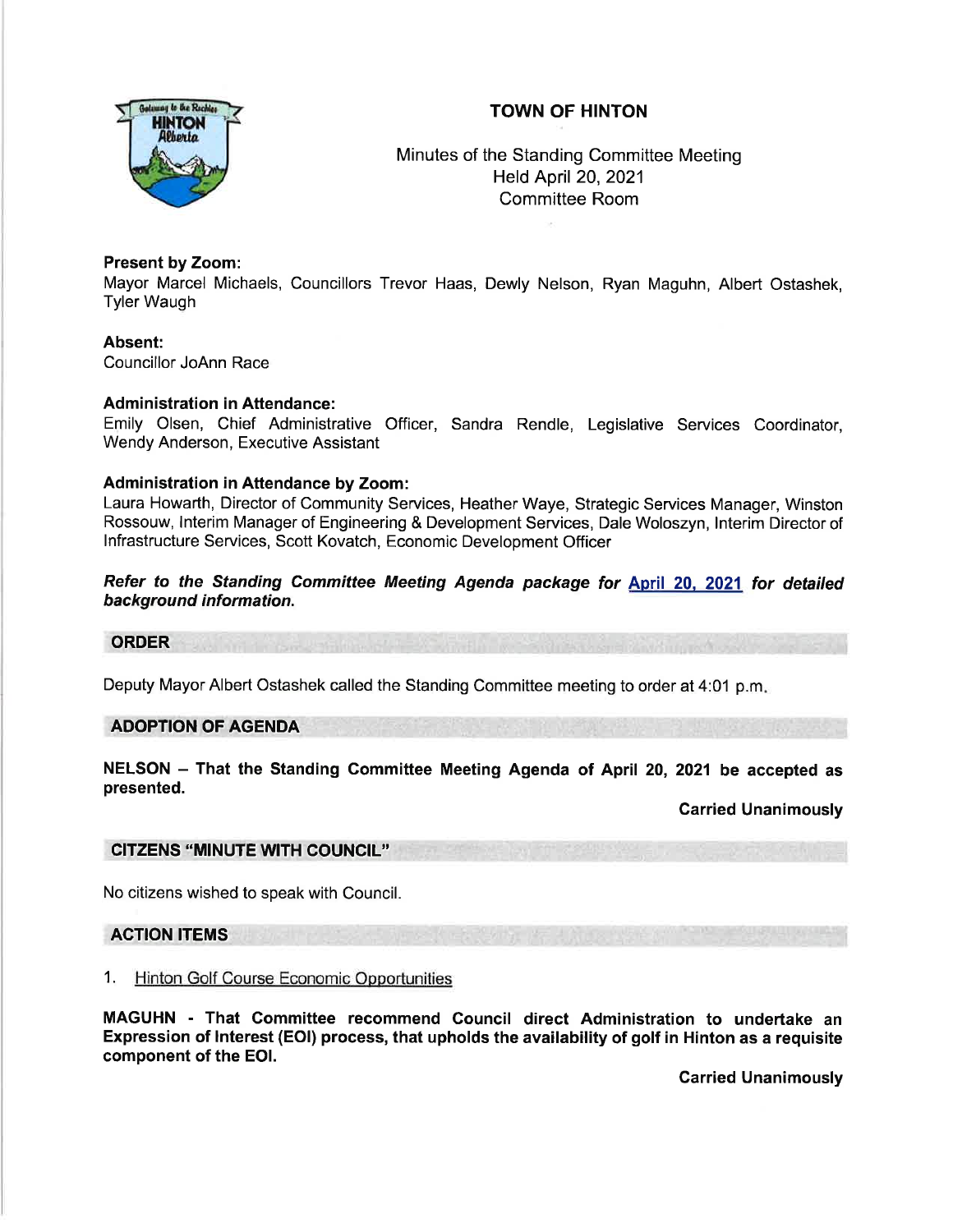Town of Hinton Standing Committee Meeting Minutes- April 20, 2021 Page l2

### 2. COVID-19 Resilience Support Proqram Report

NELSON - That Gommittee recommend Council approve a COVID-19 Resilience Support Program of \$100,000 for a local business goods and services voucher program.

Garried Unanimously

A short break was called at 4:57 p.m. with the meeting resuming at 5:05 p.m.

NELSON - That the GOVID-19 Resilience Support Program be open initially to businesses with no fewer than 2 employees, unless the business in question maintains a physical place of business separate from their residence, and no more than 40 employees with it being expanded to include any business after 60 days.

Garried Unanimously

NELSON - That the COVID-I9 Resilience Support Program excludes rent or mortgage and wages. Garried 5-1 For: Haas, Waugh, Maguhn, Michaels, Nelson Against: Ostashek

MAGUHN - That Gommittee direct Administration to include retro-active support for the COVID-19 Resilience Support Program to April 1,2021.

> Carried 5-1 For: Haas, Waugh, Maguhn, Michaels, Ostashek Against: Nelson

MAGUHN - That Committee direct Administration to cap the grant amount for the COVID-19 Resilience Support Program at a total of \$750 per business.

> Garried 5-l For: Haas, Maguhn, Michaels, Ostashek, Nelson Against: Waugh

NELSON - That the COVID-I9 Resilience Support Program be limited to businesses that were operating at any point prior to March 2020 and maintained a business license through 2020 and 2021.

> **Carried 5-1** For: Haas, Waugh, Michaels, Ostashek, Nelson Against: Maguhn

NELSON - That the COVID-19 Resilience Support Program have a mandatory review date prior to November 15,2021.

Garried Unanimously

S. Kovatch left the meeting at 5:52 p.m.

3. Draft Council Procedure Bvlaw No. 1153 Review

A short break was called at 5:57 p.m. with the meeting resuming at 6:04 p.m.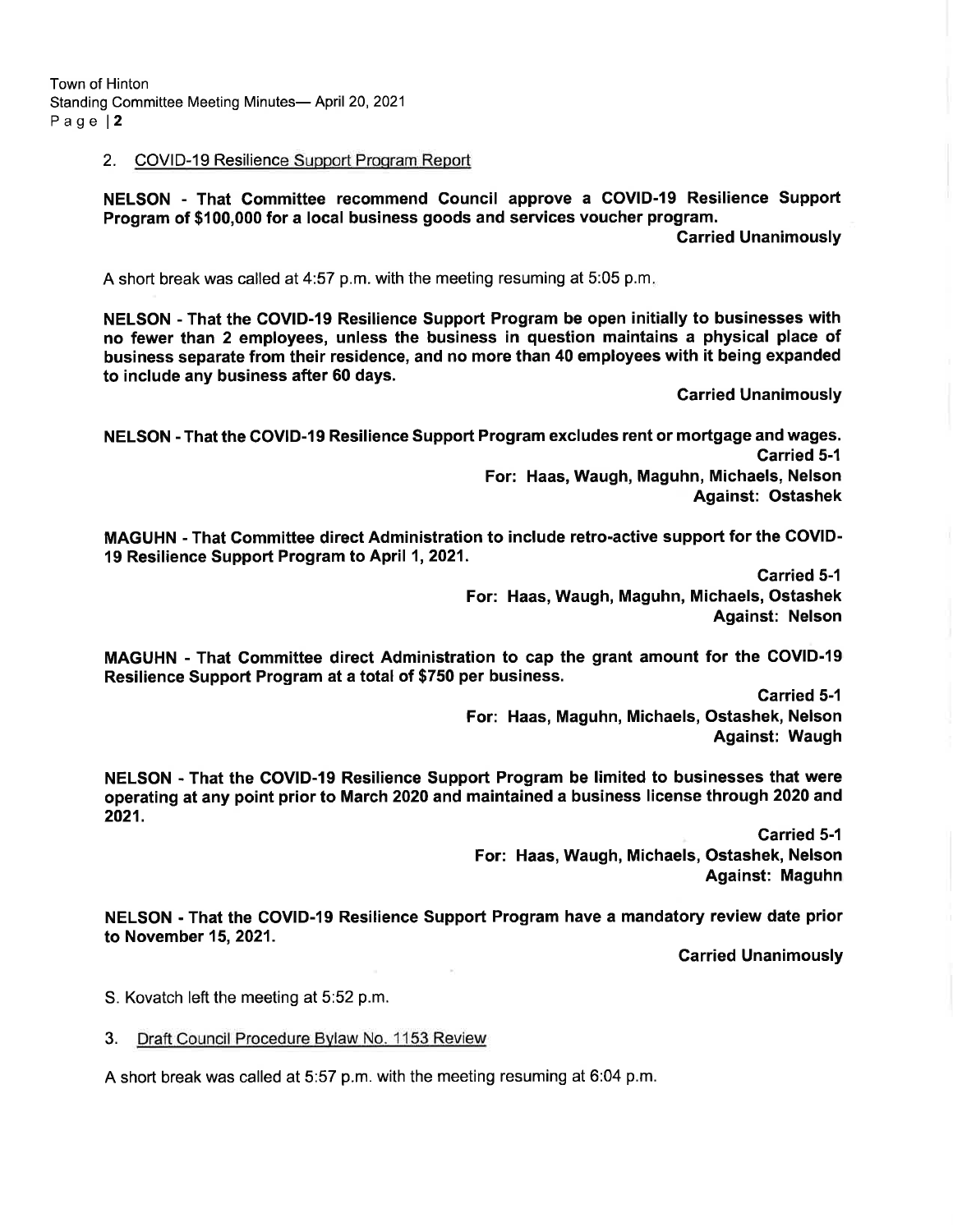meeting.

HAAS - That Committee direct administration to replace 4.1.2c of Bylaw No. 1153 with Section 5.4.2 a and b of Bylaw 1060-6.

Garried Unanimously

NELSON - Direct Administration to remove the first sentence of section 4.6.3 of Bylaw No. 1153. Carried 5-1 For: Haas, Waugh, Michaels, Ostashek, Nelson Against: Maguhn

MICHAELS - That Section 17.1 ot Bylaw No. 1153 to include to later in the meeting and date of

Carried Unanimously

NELSON - That Section 9.10 of Bylaw No. 1153 be amended to state obtain permission.

Maguhn Amendment - lnclude not withstanding point of personal privilege. Carried Unanimously

NELSON - That Section 9.10 of Bylaw No. 1153 be amended to state obtain permission not withstanding point of personal privilege.

Carried Unanimously

NELSON - That Administration review Question of Privilege and Point of Privilege of Bylaw No. 1153 and ensure appropriate and consistent usage.

Carried Unanimously

NELSON - That Section 9 of Bylaw No. 1153 no longer reflect the public's ability to address Council after the Minute with Gouncil has completed.

Garried Unanimously

MAGUHN - That Section 6.3 of Bylaw No. 1153 reflect Gouncil as whole and not just the Ghair. Carried Unanimously

NELSON - That Adrninistration update Section 22 of Bylaw No. 1153 Notices of Motion to achieve clarity.

Garried Unanimously

MICHAELS - That Administration update Section 18 of Bylaw No. 1153 Motions to Refer to achieve clarity.

Garried Unanimously

MAGUHN - That Committee direct Administration to bring the Council Procedure Bylaw No. 1153 as amended to the May 11, 2021 Standing Committee Meeting for discussion. Garried Unanimously